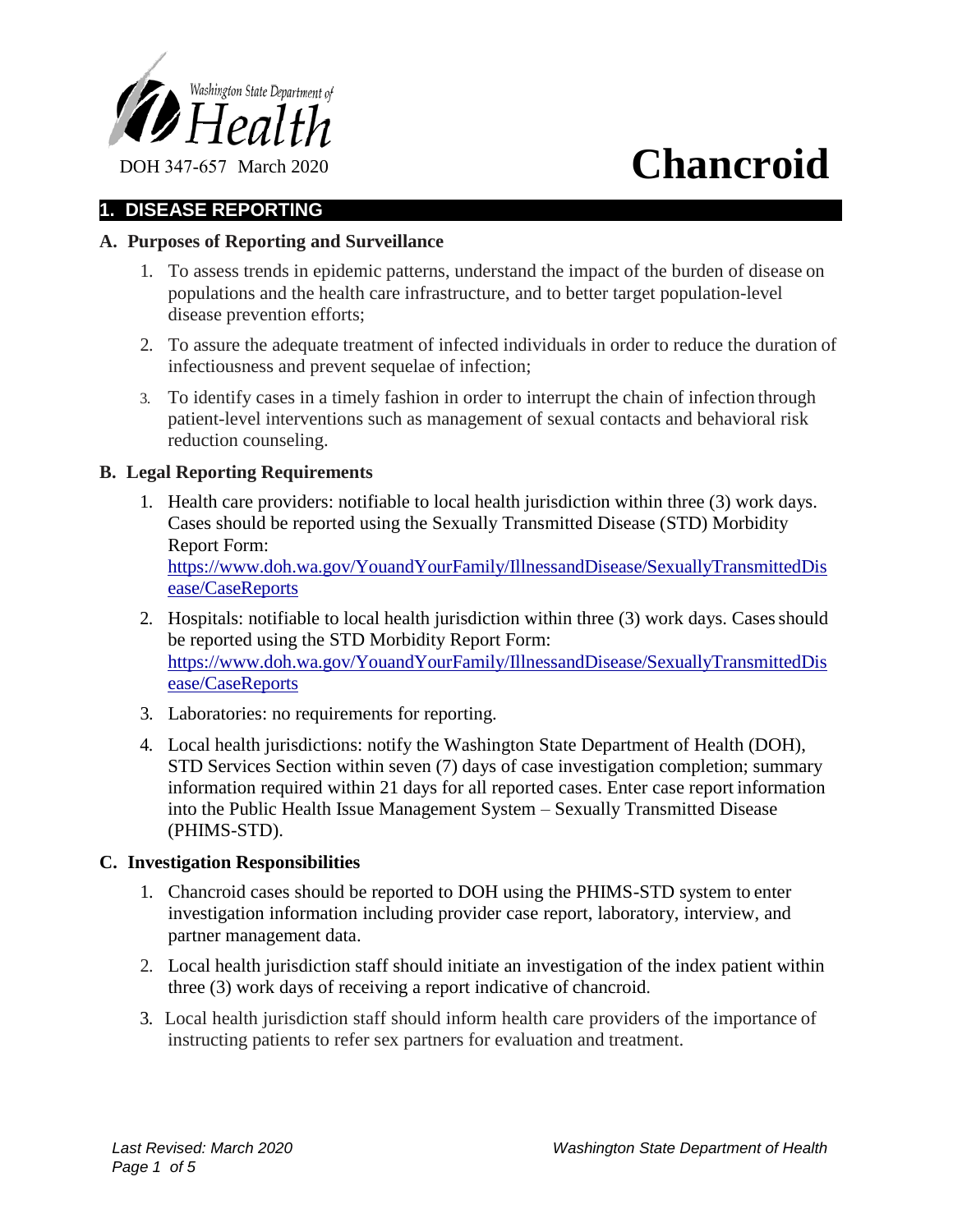# **2. THE DISEASE AND ITS EPIDEMIOLOGY**

#### **A. Etiologic Agent**

*Haemophilus ducreyi* bacterium*.*

#### **B. Description of Illness**

An acute bacterial infection localized in the genital area and characterized by single or multiple painful, necrotizing ulcers at the site of infection; frequently accompanied by painful swelling and suppuration of regional lymph nodes.

#### **C. Chancroid in Washington State**

Chancroid is uncommon in Washington State. Most cases occur among immigrants from, or travelers to, endemic areas. To view the most recent morbidity information on reported chancroid cases, see here:

https://www.doh.wa.gov/YouandYourFamily/IllnessandDisease/SexuallyTransmittedDi sease/MorbidityReports

#### **D. Reservoir**

Humans.

#### **E. Modes of Transmission**

Direct sexual contact with discharge from open lesions and pus from buboes. Autoinoculation to non-genital sites may occur in infected persons.

## **F. Incubation Period**

From 3 to 5 days, up to 14 days

#### **G. Period of Communicability**

Until lesions are healed and as long as infectious agent persists in the original lesion or discharging regional lymph nodes – up to several weeks or months in the absence of antibiotic therapy.

#### **H. Treatment**

Treatment options include azithromycin and ceftriaxone. See full CDC treatment guidelines: https://www.cdc.gov/std/tg2015/tg-2015-print.pdf

# **3. CASE DEFINITIONS**

# **A. Clinical Criteria for Diagnosis**

A sexually transmitted disease characterized by painful genital ulceration and inflammatory inguinal adenopathy.

#### **B. Laboratory Criteria for Diagnosis**

Isolation of *H. ducreyi* from a clinical specimen.

# **C. Case Definition**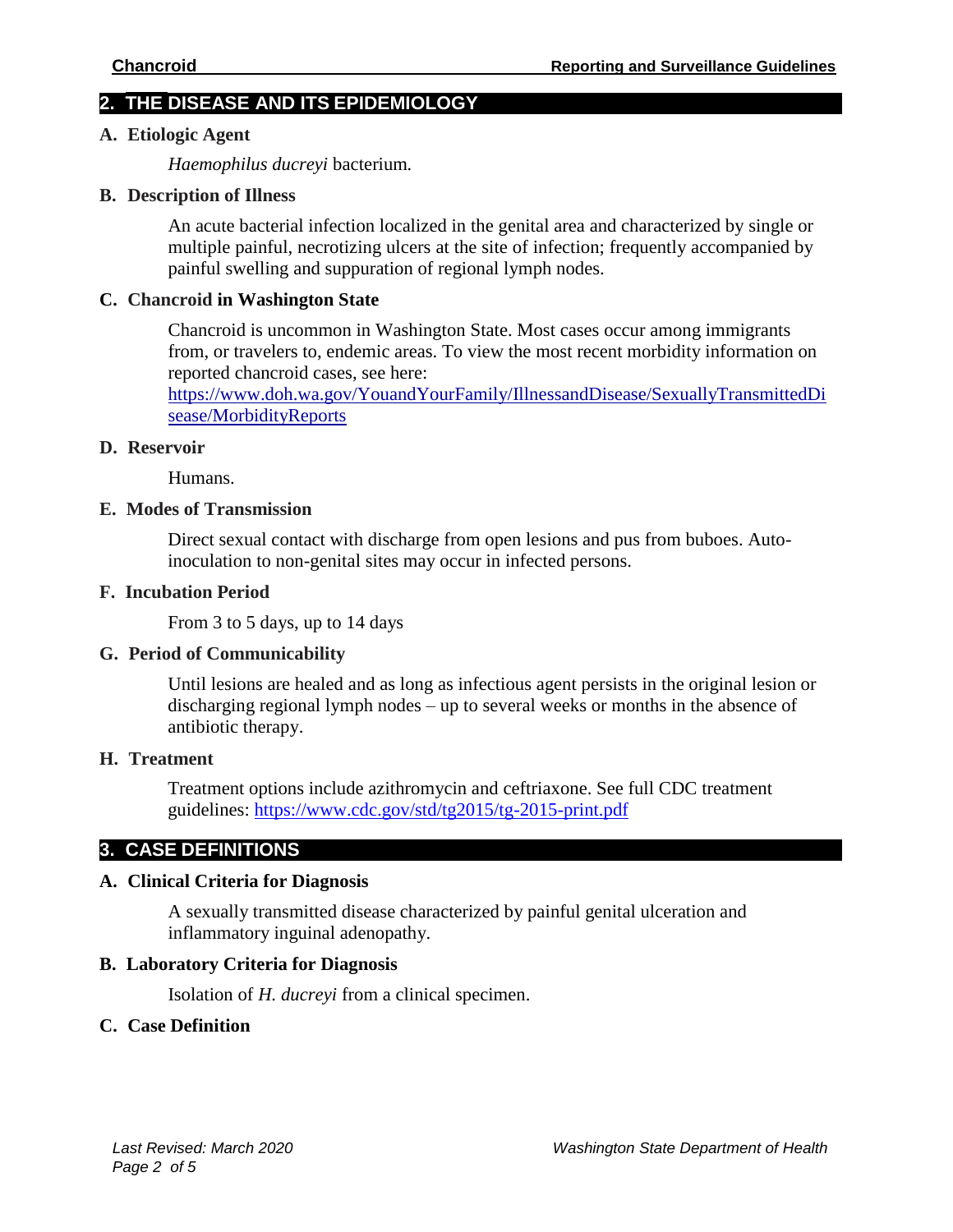- 1. Probable: a clinically compatible case with both a) no evidence of *Treponema pallidum* infection by darkfield microscopic examination of ulcer exudate or by a serologic test for syphilis performed  $\geq$ 7 days after onset of ulcers and b) either a clinical presentation of the ulcer $(s)$  not typical of disease caused by herpes simplex virus (HSV) or a culture negative for HSV
- 2. Confirmed: a clinically compatible case that is laboratory confirmed.

# **4. DIAGNOSIS AND LABORATORY SERVICES**

# **A. Diagnosis**

A definitive diagnosis of chancroid requires identification of *H. ducreyi*on special culture media that is not widely available for commercial sources. Moreover, sensitivity with such media is < 80%. No FDA-approved PCR test for *H. ducreyi* is available in the United States.

# **B. Tests Available at PHL**

Not available.

# **C. Criteria for Testing at PHL**

Not applicable.

# **D. Specimen Transport**

Not applicable.

# **5. ROUTINE CASE INVESTIGATION**

# **A. Evaluate the Diagnosis**

See diagnosis section above. Syphilis infection should be ruled out by dark field examination of ulcer exudates or by serologic test for syphilis performed at least 7 days after the onset of the lesion. Herpes infection should also be ruled out by PCR testing or an HSV culture performed on the ulcer exudate.

# **B. Identify Source of Infection and Potentially Exposed Persons**

Most prevalent in tropical and subtropical regions, where incidence may be higher than that of syphilis and approach that of gonorrhea in men. Sexual history should include a travel history for the last month.

# **C. Managing Potentially Exposed Persons**

Sex partners of patients who have chancroid should be examined and treated, regardless of whether symptoms of the disease are present, if they have had sexual contact with the patient during the 10 days preceding the patient's onset of symptoms or at any time following the onset of symptoms. Exposed persons should also be offered testing for HIV and other sexually transmitted infections when they are evaluated and treated for chancroid exposure.

# **D. Environmental Evaluation**

None applicable.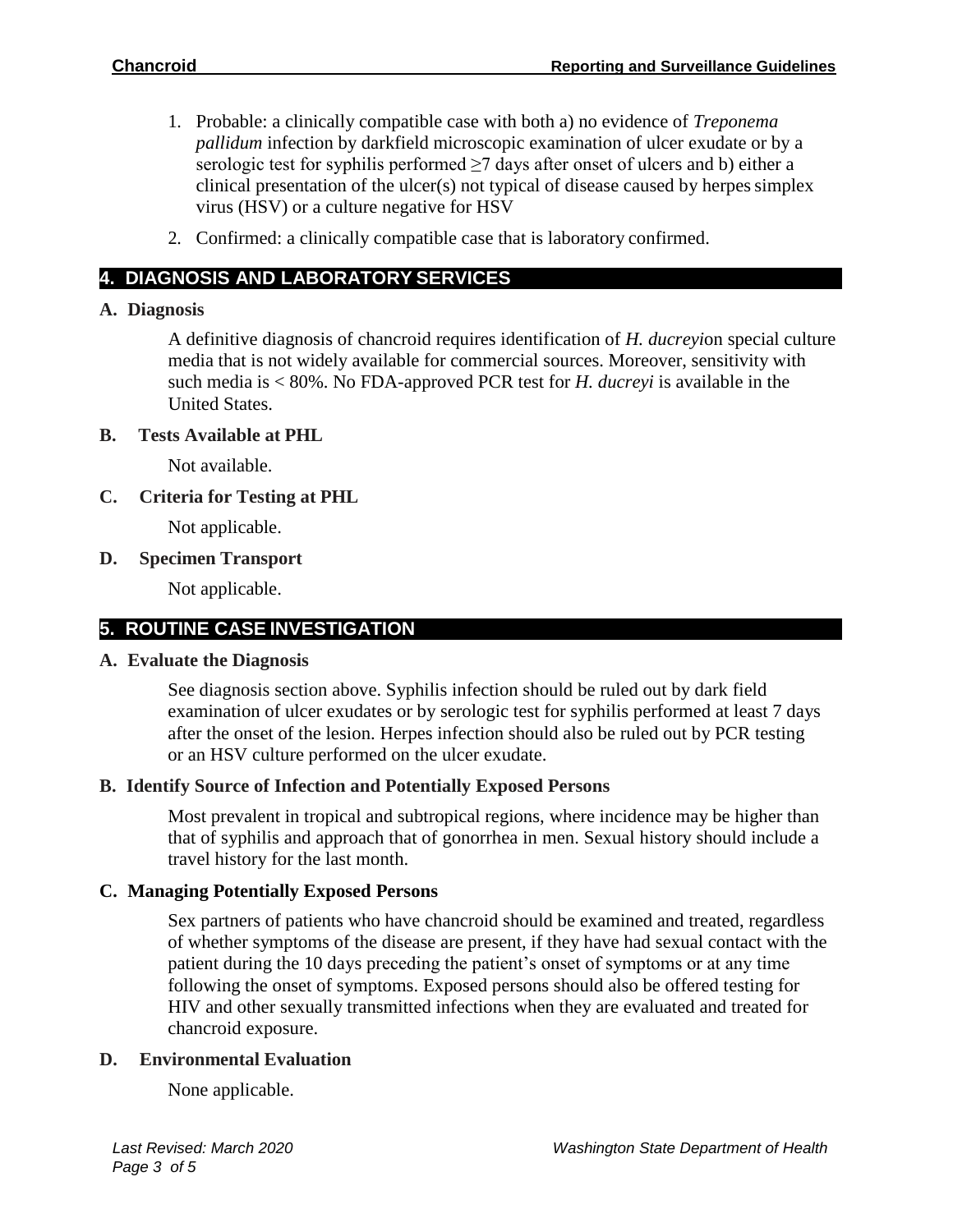# **6. CONTROLLING FURTHER SPREAD**

#### **A. Infection Control Recommendations**

1. Health care setting:

Standard Precautions are a set of protocols designed to reduce the risk of (or prevent) transmission of pathogens. Standard precautions synthesize the major features of Universal (Blood and Body Fluid) Precautions (designed to reduce the risk of transmission of bloodborne pathogens) and Body Substance Isolation (designed to reduce the risk of transmission of pathogens from moist body substances). Under standard precautions blood, all body fluids, and all body substances of patients are considered potentially infectious (CDC, 1997).

For more information, see CDC Program Guidelines: [http://www.cdc.gov/std/program/med&lab.pdf](http://www.cdc.gov/std/program/med%26lab.pdf)

2. General

When used consistently and correctly, condoms are effective in preventing the sexual transmission of STDs.

#### **B. Case Management**

See routine case investigation in Section 5 above.

#### **C. Contact Management**

See routine case investigation in Section 5 above.

#### **D. Environmental Measures**

Not applicable.

# **7. MANAGING SPECIAL SITUATIONS**

HIV-infected patients who have chancroid should be monitored closely. Patients with HIV are more likely to experience treatment failure and to have ulcers that heal more slowly. HIV-infected patients may require longer courses of therapy than those recommended for HIV-negative patients; and treatment failures can occur with any regimen.

Call the DOH Infectious Disease Mainline for special situations (360-236-3444), or reach out to your regional Infectious Disease Field Services point of contact: [https://www.doh.wa.gov/AboutUs/ProgramsandServices/DiseaseControlandHealthStatistic](https://www.doh.wa.gov/AboutUs/ProgramsandServices/DiseaseControlandHealthStatistics/InfectiousDisease/SexuallyTransmittedDiseaseStaff) [s/InfectiousDisease/SexuallyTransmittedDiseaseStaff](https://www.doh.wa.gov/AboutUs/ProgramsandServices/DiseaseControlandHealthStatistics/InfectiousDisease/SexuallyTransmittedDiseaseStaff)

# **8. ROUTINE PREVENTION**

# **A. Vaccine Recommendations**

No vaccine currently exists for chancroid.

#### **B. Prevention Recommendations**

Key individual STD prevention messages include:

#### **Abstinence**